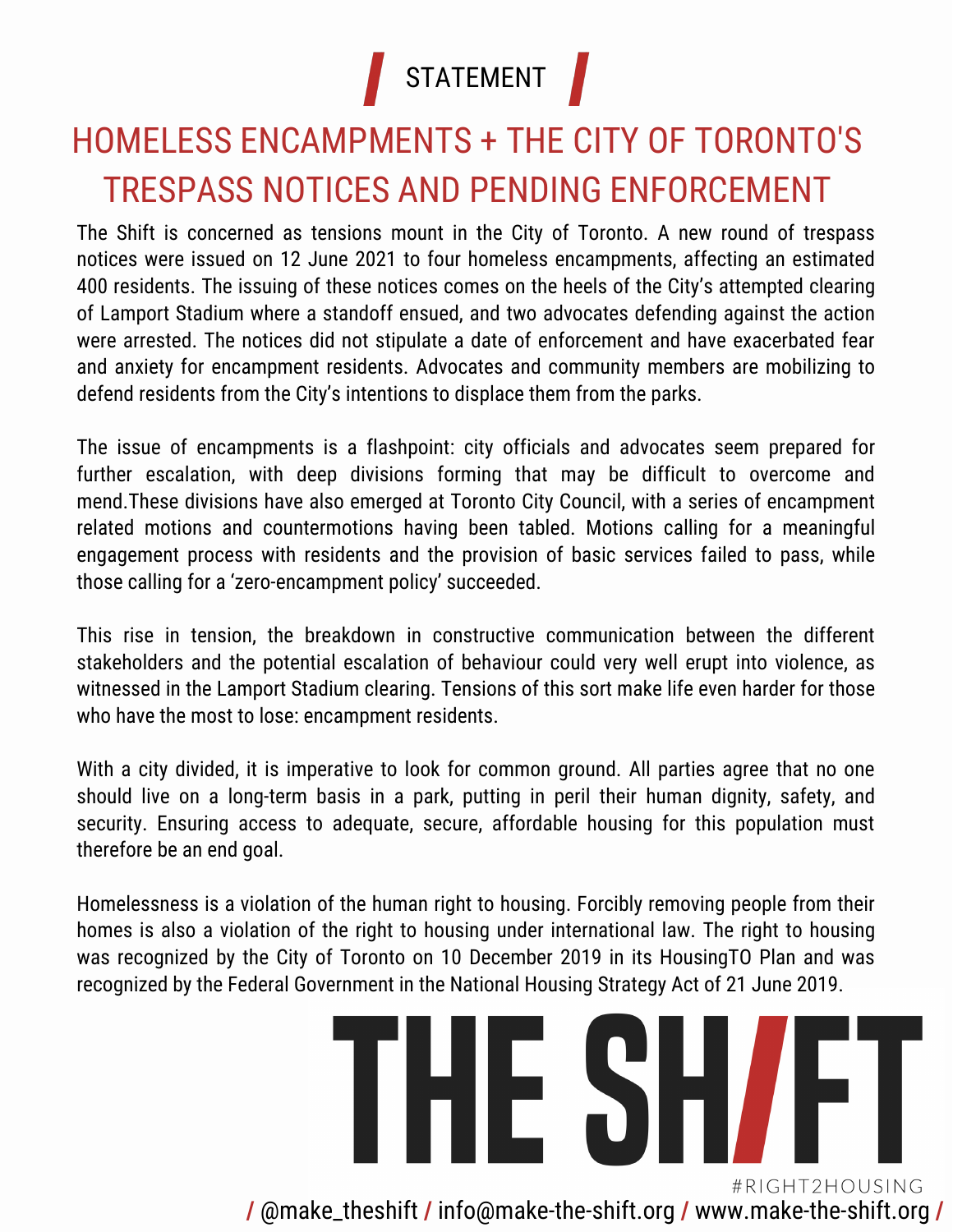

This means that the City of Toronto – like all governments in Canada – has an obligation to urgently address encampments in a human rights compliant manner and to ensure that all those living in encampments are recognized as rights holders, on a path to secure, permanent housing. The right to housing is subject to progressive realization. This means the City must take continual steps using all means and resources available toward reaching the end goal as quickly as possible: securing adequate, affordable secure housing for those living in homelessness. They must take urgent measures to ensure access to basic necessities for survival, and access to adequate temporary accommodation. The City's plans, decisions and actions in this regard must only be taken if done through meaningful consultation with encampment residents, so that they might influence the outcome.

Through a recognition of a common understanding that no one should live in parks, and by employing a human rights framework, the escalating tensions in Toronto may be quelled and meaning will be brought into the City's commitment to the right to housing.

#### **To do so, all parties must firstly recognize that human rights are only realizable from a place of dialogue and engagement, and never through violence.**

De-escalating the current standoff and prioritizing the human rights of encampment residents will require the following:

i. Acknowledgement from all parties that living in encampments is not a long-term, viable solution. To live in homelessness and in an encampment is to experience a human rights violation, which the City has an obligation to remedy in a manner that is compliant with international human rights law.

ii. City recognition that homelessness and encampments must be addressed as a priority, with meaningful engagement and participation of residents of encampments.

In this regard, an urgent good-faith consultation process must be carried out directly with residents of encampments with the following conditions agreed upon:

# THE SH/FT #RIGHT2HOUSING

**/** @make\_theshift **/** info@make-the-shift.org **/** www.make-the-shift.org **/**